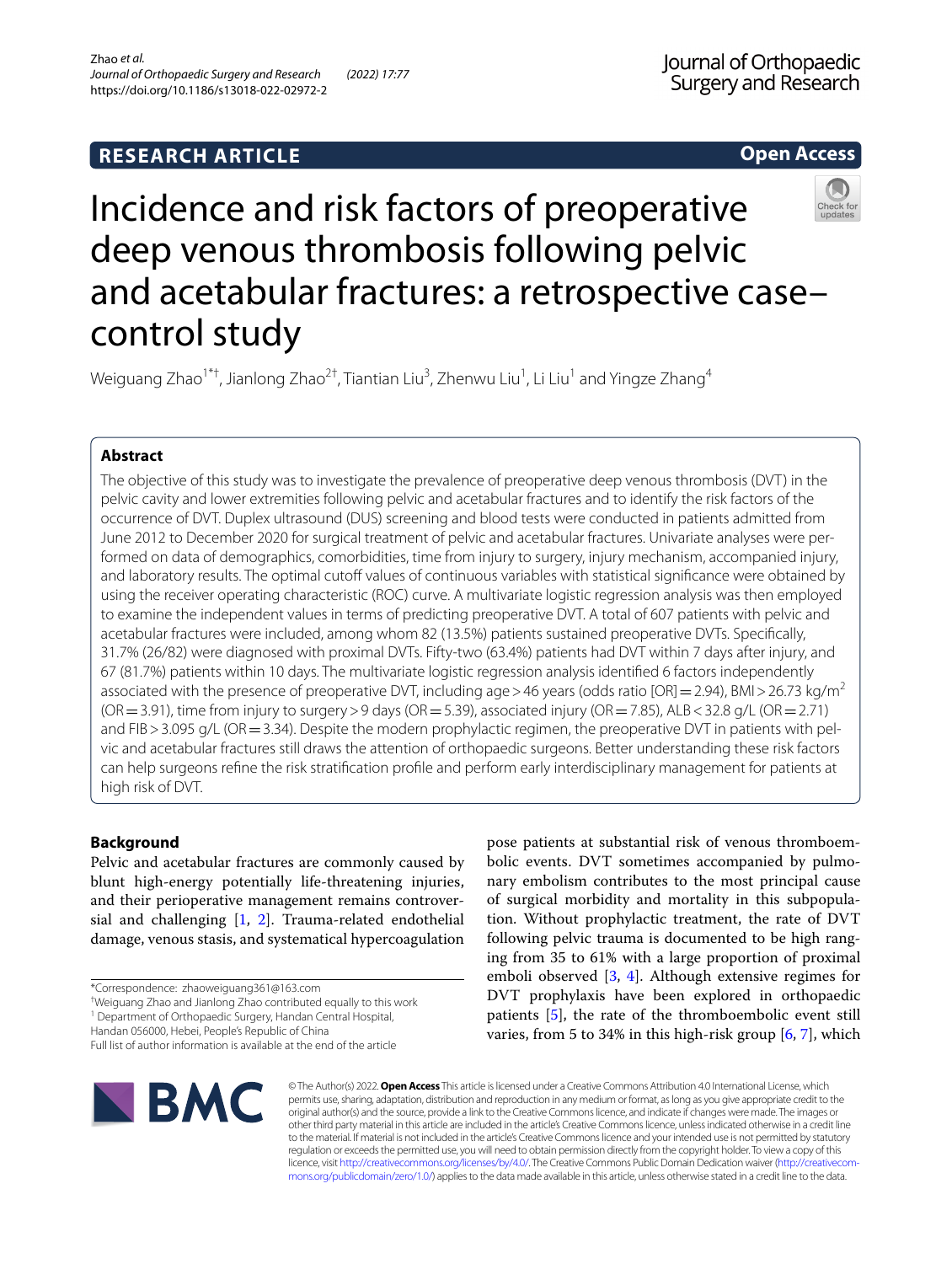places these patients at increased risk for fatal pulmonary embolism intraoperatively and postoperatively and necessitate aggressive therapy. Therefore, it appears to be particularly signifcant to highlight early screening of DVT after pelvic trauma.

Consensus on the routine chemoprophylaxis for elective orthopaedic surgeries (hip or knee arthroplasty) has been reached and explicitly validated. However, the importance of thromboprophylaxis following pelvic and acetabular fractures is undervalued due to a lack of refned data of DVT, manifesting large variations in incidence, risk factors, screening methodologies, anatomic locations of clots, and optimal thrombosis [[6–](#page-7-5)[9\]](#page-7-7). DVTs were considered a rare entity in the previous literature, while an increasing body of evidence indicates that Asian patients have a similar prevalence of DVT to that in Caucasians [[7,](#page-7-6) [10,](#page-7-8) [11\]](#page-7-9). During the recent decades, Asian countries are bearing a growing incidence of high-velocity traumas, including pelvic and acetabular fractures, which can be treated surgically with satisfactory results [[12,](#page-7-10) [13](#page-7-11)]. However, there is still no defnite information on the characteristics of DVT focusing on the period from pelvic and acetabular fractures to surgical procedures.

Taken together, the data regarding incidence and risk factors specifc to the subgroup with pelvic and acetabular fractures are scarce. The objectives of this study included: (1) to investigate the incidence of DVT during the preoperative hospital stay for surgically treated pelvic and acetabular fractures, and (2) to identify the risk factors independently associated with the occurrence of DVT by employing statistical analyses.

# **Materials and methods**

This retrospective, single-center study was performed following principles of the international guidelines for human research protections, the Declaration of Helsinki, and it was in line with Strengthening the Reporting of Observational Studies in Epidemiology (STROBE) Guidelines. All components of the study were approved by and covered under the Institutional Review Board, Faculty of Medicine, Handan Central Hospital, Handan, China. Informed consent was signed by all the participants. All the patients included in this research were admitted to our hospital from June 2012 to December 2020 for surgical treatment of pelvic and acetabular fractures. The study period started from injury to either occurrence of DVT or operation. All the data were abstracted from the radiology information system and electronic medical record system.

# **Inclusion and exclusion criteria**

Inclusion criteria were (1) patients admitted to our institution from June 2012 to December 2020 and received surgical treatment, (2) age of 18 years and older, and (3) defnite diagnosis of pelvic and/or acetabular fractures with complete medical data. Exclusion criteria were (1) pathological (metastatic) fracture, (2) injury associated with the fracture that required immediate surgical intervention, (3) active malignant tumor, (4) a history of venous thromboembolic disease, or (5) recent use of anticoagulants for other indications within 3 months.

# **Data acquisition and variables of interest**

The inpatients' comorbidities and demographic data were retrieved from the electronic medical record system, radiographic image, and operation report system. The information included sex, age, body mass index (BMI), diabetes mellitus, chronic heart disease, hypertension, smoking habits (current smoker or not), alcohol consumption (daily drinker or not). Trauma-related data comprised the following information: (1) type of fracture: pelvic ring fractures being classifed according to Young–Burgess classifcation [[14](#page-7-12)] and acetabular fractures according to Judet–Letournel classifcation [\[15](#page-7-13)]; (2) injury mechanism: lower-energy fracture was defned as a fracture caused by fall from standing height or low height of less than 1 m, and high-energy fracture as from high height, motor vehicle accidents [[16](#page-7-14)]; (3) concomitant injuries (involving the chest, long bone fracture, spine, head, and abdomen); (4) time from injury to the operation of osteosynthesis; and (5) American Society of Anesthesiologists (ASA) classifcation. Fracture patterns were independently reviewed based on X-rays and computed tomography scans by two senior orthopaedic surgeons to obtain a consistent interpretation of the images. Combined pelvic and acetabular fractures are classifed as one certain fracture type according to which was dominant (pelvic or acetabular fracture).

Overnight fasting blood samples were drawn and measured at the central laboratory of our institution according to the manufacturers' instructions. The reference value of each inspection item was determined by the laboratory before reporting the patient's test results. Hematological indicators of interest included albumin (ALB) level, high-density lipoprotein cholesterol (HDL-C) level, lowdensity lipoprotein cholesterol (LDL-C) level, very-lowdensity lipoprotein (VLDL) level, red blood cell (RBC) count, hemoglobin (HGB) level, platelet (PLT), prothrombin time (PT), activated partial thromboplastin time (APTT), fbrinogen (FIB) and D-dimer level.

# **Diagnosis and prophylaxis of DVT**

Venography was taken as the golden standard if DVT could not be ruled out by the duplex ultrasound (DUS) screening. All the patients underwent DUS screening and monitoring on bilateral lower extremities and pelvis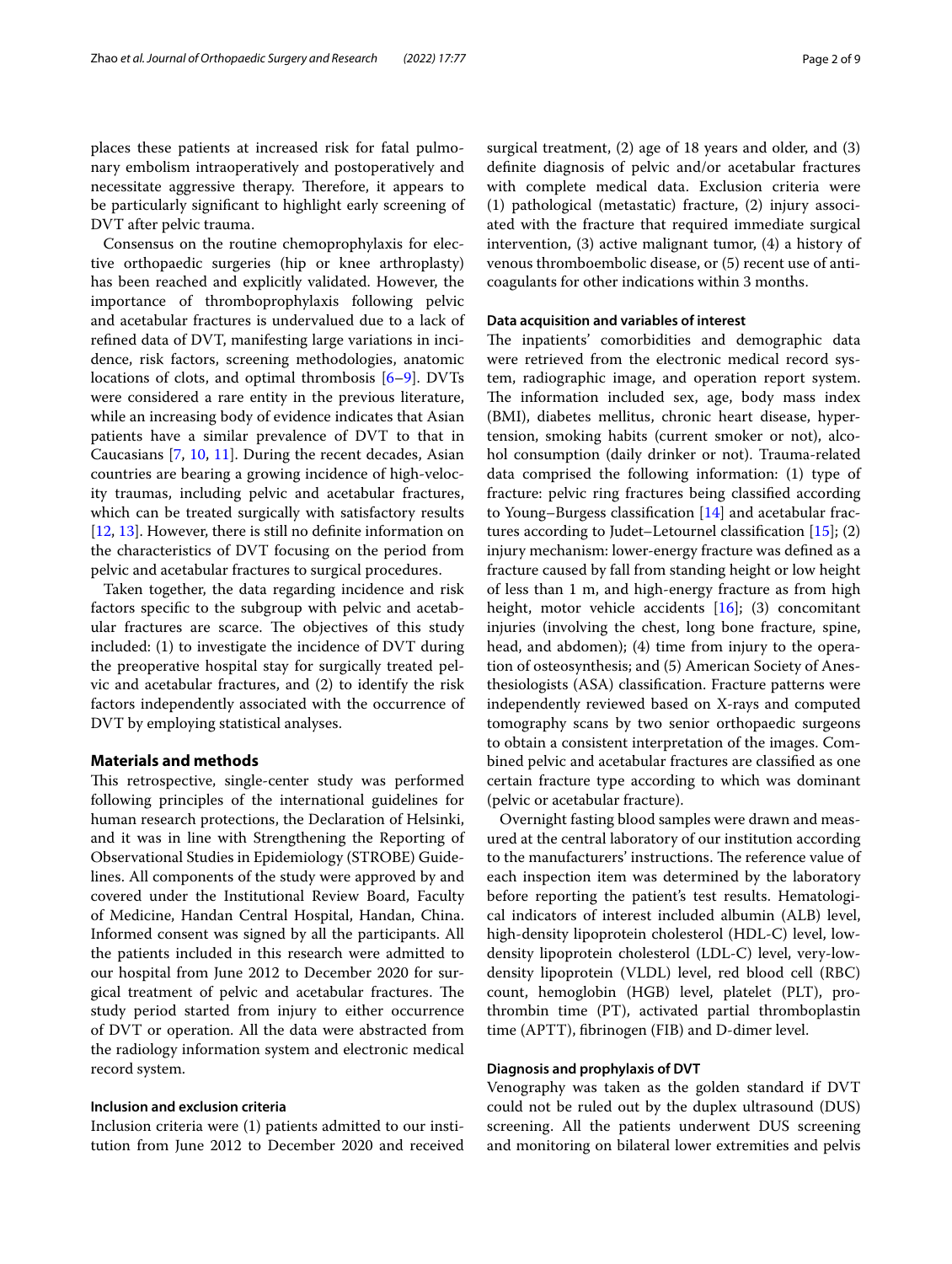with Philips Affiniti50 ultrasonographic machine (Royal Phillips Electronics, Amsterdam, The Netherlands) after admission, every 5–7 days or when any suspected symptoms appeared, according to authors' institutional protocol. Senior sonographers performed the scanning from the calf veins to iliac veins for positive DVTs. The diagnostic criteria included direct visualization of intraluminal thrombus, the presence of an intraluminal defect, loss of compressibility of the vein, blunted or inadequate fow augmentation, and lack of spontaneous and respirophasic flow above the knee segments  $[17]$  $[17]$ . Spiral computed tomography angiography was taken when any symptoms and signs indicative of suspected pulmonary embolism presented or defnitive diagnosis of DVT in pelvic veins could not be obtained based on DUS. Proximal DVT was defned if it was localized in popliteal and proximally, and thrombosis that occurred from the distal to popliteal vein was classifed as distal DVT. According to ultrasonographic and radiological results, the patients were divided into 2 groups, a DVT group and a non-DVT group.

After admitted to the hospital with a negative result of DVT, all the patients were administered with intermittent pneumatic compression on lower limbs and a prophylactic dose of the low-molecular-weight heparin (enoxaparin, 20–40 mg or dalteparin, 2500–5000 IU, once daily) within 48 h. For those with hemodynamic instability, pharmacological prophylaxis was prescribed once stable. Patients with positive DVTs were given therapeutic anticoagulants (enoxaparin, 20–40 mg or dalteparin, 2500–5000 IU, twice daily), and withheld the mechanical prophylaxis immediately. For patients with proximal DVT, preoperative placement of a retrievable vena cava flter was performed as prophylaxis against intraoperative and postoperative pulmonary embolism. Chemical prophylaxis was stopped 12 h before surgery.

# **Statistical analysis**

All the statistical analyses were employed by SPSS26.0 (IBM, Armonk, New York, USA). Continuous variables were expressed as mean $\pm$ standard deviation (SD)/ median (upper quartile, lower quartile). The Kolmogorov–Smirnov test was performed to evaluate the normality of the continuous data, and then, these data were compared between DVT group non-DVT group by using Student-*t* test or Mann–Whitney *U* test, as appropriate. Variables with statistical significance  $(p<0.05)$  were analyzed by using the receiver operating characteristic (ROC) curve to obtain the optimal cutoff values associated with the presence of DVT. Afterward, these factors were converted from continuous variables into categorical variables. A Pearson Chi-square test or Fisher's exact test was used, to evaluate the association between inter-groups, expressed as number and percentage. A multivariate logistic regression analysis was performed to examine the independent value of each signifcant variable from the univariable analyses in terms of predicting the outcome of preoperative DVT. Variables with a p-value less than 0.10 were retained in the fnal model, and the correlation strength was represented by odds ratio (OR) and 95% confidence interval (95% CI). The ftting degree of the model was evaluated by Hosmer– Lemeshow (H–L) test. Data with a *p*-value less than 0.05 were considered statistically signifcant.

# **Results**

# **The baseline of the patients**

In total, 607 patients with pelvic and acetabular fractures were included in this study. There were 342 males and 265 females with a mean age of  $45.4 \pm 14.3$  years (range:18–90). According to the results of fracture classifcation, 291 had pelvic fractures (simple type in 159 patients, complex type in 132 patients), and 316 patients sustained acetabular fractures (anterior–posterior compression type in 98 patients, lateral compression type in 189 patients, vertical shear-type in 20 patients, and combined mechanism type in 9) (See Table [1\)](#page-2-0).

# **Characteristics of preoperative DVT**

The mean time from injury to the diagnosis of DVT was 6.4 days, ranging from 1 to 16. Of the total 607 patients, 82 patients had DVT before surgery. The overall incidence is 13.5% (82/607) and specifcally, 31.7% (26/82) was diagnosed with proximal DVTs, which required placement of a vena cava flter. To be noted, in those with proximal DVTs, only 5 patients had an isolated thrombus in the thigh or pelvic vein, each of the other 21 patients had multiple thrombi in both proximal and distal veins at the first detection time of DVT. There were 13 cases of DVT in bilateral lower limbs and 69 cases in unilateral extremities. Twenty-four cases of DVT occurred in

<span id="page-2-0"></span>

| Classification       | No. (%) of patients | No. (%) of DVT |
|----------------------|---------------------|----------------|
| Pelvic fractures     | 291 (47.9%)         | 36 (43.9%)     |
| Simple               | 159 (26.2%)         | 16 (19.5%)     |
| Complex              | 132 (21.7%)         | 20 (24.4%)     |
| Acetabular fractures | 316 (52.1%)         | 47 (57.3%)     |
| APC                  | 98 (16.1%)          | 11 (13.4%)     |
| LC                   | 189 (31.1%)         | 19 (23.2%)     |
| VS                   | 20 (3.3%)           | 12 (14.6%)     |
| СM                   | $9(1.5\%)$          | $5(6.1\%)$     |
| Total                | 607 (100%)          | 82 (100%)      |
|                      |                     |                |

APC, anterior–posterior compression; LC, lateral compression; VS, vertical shear; CM, combined mechanism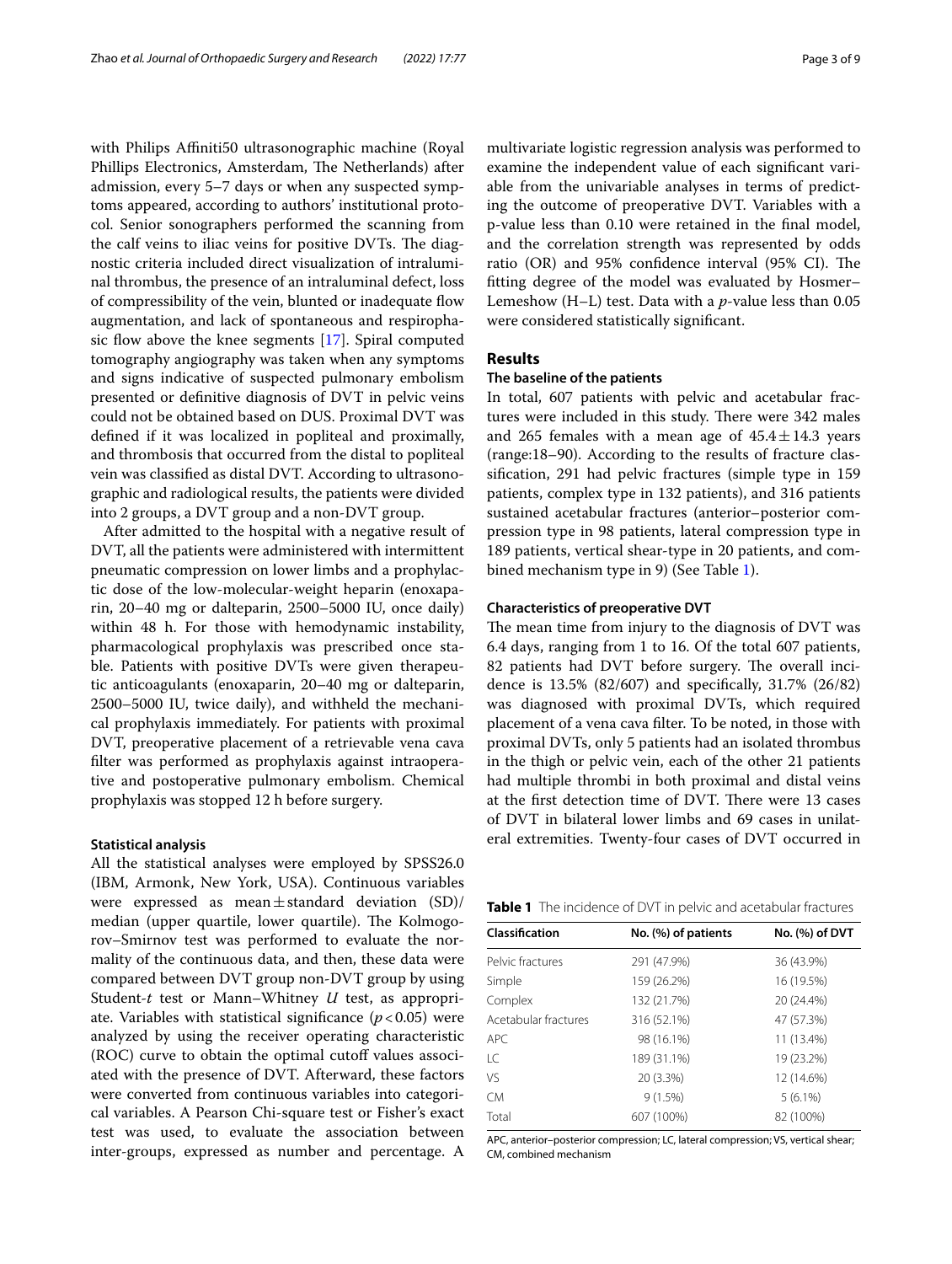the injured limbs, 3 in uninjured limbs, and 1 in bilateral limbs. The mean time from injury to the diagnosis of DVT was 6.4 days, ranging from 1 to 16. Fifty-two (63.4%) patients had DVT within 7 days after injury, and 67 (81.7%) patients within 10 days. During the research period, no pulmonary embolism or uncontrolled bleeding was observed in patients.

#### **Optimal cut‑of and univariate analysis**

The comparison of continuous variables in patients with or without DVT was conducted, and the results are listed in Table [2](#page-3-0).

As shown in the table, we found signifcant diferences between the two groups concerning age, BMI, the time from injury to surgery, and blood parameters including ALB, PLT, and FIB. Not surprisingly, the ROC analysis showed signifcant results regarding the above-mentioned factors (see Fig. [1\)](#page-4-0). The optimal cutoff values of the age, BMI, time from injury to surgery, ALB, PLT, and FIB were 46 years, and 26.73 kg/m<sup>2</sup>, 9 days, 32.8 g/L, [3](#page-4-1)32.5  $*10^9$ /L, and 3.09 g/L, respectively (Table 3). The cutoff value was then used to classify the continuous variable into two categories. The univariate analysis results

<span id="page-3-0"></span>**Table 2** Comparison of continuous variables in patients with or without preoperative DVT following pelvic and acetabular fracture

| Variable                          | DVT group<br>$(n=82)$<br>(mean $\pm$ SD) | <b>Non-DVT</b><br>group ( $n = 525$ )<br>(mean $\pm$ SD) | p value                  |
|-----------------------------------|------------------------------------------|----------------------------------------------------------|--------------------------|
| Age (years)                       | $51.59 \pm 14.8$                         | $44.41 \pm 13.9$                                         | $< 0.001$ * <sup>a</sup> |
| BMI, kg/m <sup>2</sup>            | $26.5 \pm 3.2$                           | $25.00 \pm 3.5$                                          | $0.005**a$               |
| Time from<br>injury to<br>surgery | $12.41 \pm 4.1$                          | $7.78 \pm 4.3$                                           | $< 0.001 * b$            |
| ALB                               | $32.75 \pm 4.8$                          | $34.29 \pm 5.5$                                          | $0.017^{*a}$             |
| HDL-C                             | $0.96 \pm 0.3$                           | $1.00 \pm 0.3$                                           | $0.311^{b}$              |
| LDL-C                             | $2.39 \pm 0.7$                           | $2.32 \pm 0.8$                                           | $0.438^{b}$              |
| VLDL                              | $0.61 \pm 0.3$                           | $0.57 \pm 0.3$                                           | 0.292 <sup>b</sup>       |
| <b>RBC</b>                        | $3.58 \pm 0.5$                           | $3.58 \pm 0.56$                                          | 0.993 <sup>a</sup>       |
| <b>HGB</b>                        | $110.24 \pm 13.8$                        | $111.28 \pm 17.6$                                        | $0.813^{b}$              |
| PLT                               | $305.35 \pm 118.1$                       | $255.81 \pm 107.6$                                       | $< 0.001 * b$            |
| PT                                | $12.31 \pm 1.5$                          | $12.37 \pm 1.4$                                          | 0.755 <sup>b</sup>       |
| APTT                              | $29.67 \pm 3.8$                          | $29.34 \pm 3.7$                                          | 0.468 <sup>b</sup>       |
| <b>FIB</b>                        | $4.32 \pm 1.4$                           | $3.74 \pm 1.4$                                           | $0.001**a$               |
| D-dimer                           | $3.74 \pm 7.4$                           | $3.19 \pm 2.7$                                           | 0.230 <sup>b</sup>       |

DVT, deep vein thrombosis; BMI, body mass index; ALB, albumin; HDL-C, high-density lipoprotein cholesterol level; LDL-C, low-density lipoprotein cholesterol level; VLDL, very-low-density lipoprotein level; RBC, red blood cell; HGB, hemoglobin; PLT, platelet; PT, prothrombin time; APTT, activated partial thromboplastin time; FIB, fbrinogen

\*Statistical signifcance

a Student-*t* test

b Mann–Whitney *U* test

revealed a statistically signifcant association between preoperative DVT and factors including age (>46 years), BMI  $(>26.73 \text{ kg/m}^2)$ , hypertension, time from injury to surgery (>9 days), associated injury, ASA classifcation (III–IV), ALB  $(< 32.8 \text{ g/L})$ , PLT  $(> 332.5)$  and FIB  $(>3.095 \text{ g/L})$  (see Table [4](#page-5-0)). Next, the 9 factors were subjected to the multivariate logistic regression analysis.

# **Multivariate logistic regression analysis**

The multivariate logistic regression analysis showed 6 factors were identifed independently associated with the presence of preoperative DVT. The adjusted results are summarized in Table  $5$ , which were: age > 46 years  $(OR = 2.94)$ , BMI > 26.73  $kg/m<sup>2</sup>$  $(OR = 3.91)$ , time from injury to surgery > 9 days  $(OR = 5.39)$ , associated injury (OR=7.85), ALB<32.8  $g/L$  (OR=2.71) and FIB > 3.095  $g/L$  (OR = 3.34). The Hosmer–Lemeshow test demonstrated excellent ftness of the fnal model  $(X^2 = 2.472, p = 0.963;$  Nagelkerke  $R^2 = 0.457$ .

# **Discussion**

To the best of our knowledge, this is one of the largest retrospective studies conducted on the incidence and risk factors of preoperative DVT in patients undergoing pelvic and acetabular fractures. Despite the use of the modern prophylactic regimen, our results indicated a 13.5% incidence of DVT before surgery, with 31.7% of those being proximal veins in origin. In addition to some well-established predisposing factors such as older age or obesity, other risk factors also exhibited independent association with preoperative DVT, which was partially consistent with prior studies on population with fractures [\[18–](#page-7-16)[20\]](#page-8-0). However, the consensus on DVT management following pelvic and acetabular fractures has not been reached, largely due to their variations in diagnostic method and prophylactic protocol. For example, a prospective study by Kim et al. [\[7](#page-7-6)] showed that 33.7% of patients developed DVT screened by indirect CT venography, the higher incidence of which might be due to the absence of chemoprophylaxis. Another study revealed that with the routine use of pharmacological prophylaxis after pelvic trauma, the prevalence of thromboembolic events was 29.1% with more than 60% of those DVTs being proximal  $[8]$  $[8]$ , while this study did not differentiate the pre-and post-operative DVTs, thus giving rise to the discrepancy between their conclusions and the results of the current study. The previous literature demonstrated that manipulation during surgery predisposed patients with pelvic trauma at higher risk of vascular injury [\[3](#page-7-2)]. Hence, we considered the surgery itself another possible risk factor for DVT to focus on the early identifcation and prevention of DVT following trauma. Overall, our fndings showed that patients with pelvic and acetabular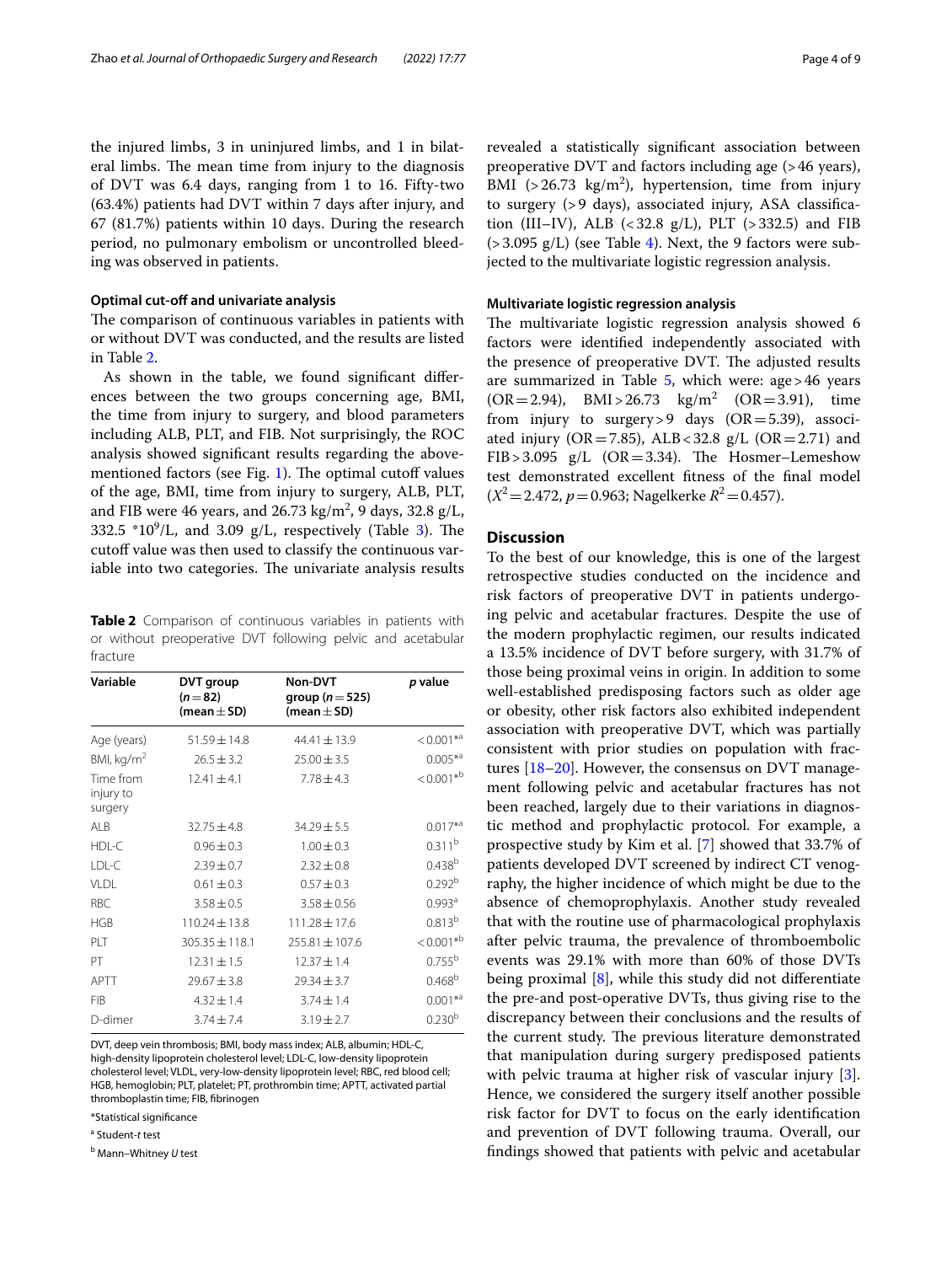

<span id="page-4-1"></span><span id="page-4-0"></span>**Table 3** The ROC curve analysis of continuous variables with statistical signifcance

| Variable                               | Cutoff value | Sensitivity (%) | Specificity (%) | <b>AUC (95% CI)</b>    | P value |
|----------------------------------------|--------------|-----------------|-----------------|------------------------|---------|
| Age, years                             | 46           | 66.7            | 59.9            | $0.629(0.551 - 0.707)$ | 0.004   |
| BMI ( $\text{Kg/m}^2$ )                | 26.73        | 52.1            | 72.7            | $0.619(0.536 - 0.702)$ | 0.008   |
| PLT (*10 $^9$ /L)                      | 332.5        | 41.7            | 80.7            | $0.636(0.551 - 0.721)$ | 0.002   |
| FIB(q/L)                               | 3.09         | 87.5            | 40.1            | $0.640(0.560 - 0.721)$ | 0.002   |
| $ALB$ (g/L)                            | 32.8         | 64.6            | 59.9            | $0.607(0.527 - 0.687)$ | 0.017   |
| Time from injury to sur-<br>gery, days | 9            | 75.0            | 74.2            | $0.786(0.713 - 0.858)$ | < 0.001 |

fractures had a signifcantly increased risk of developing DVT and the chemical prevention strategy should be advocated in DVT management during the preoperative hospital stay.

Increased age has been well-acknowledged as one of the principal risk factors for thromboembolic diseases, particularly in trauma patients [\[7](#page-7-6), [20](#page-8-0), [21](#page-8-1)], although no strong association between old age and DVT was found in some literature  $[9]$  $[9]$ . In this study, the univariable analysis results showed the mean age of patients with preoperative DVT was 7.18 years older than those without DVT (51.59 years vs 44.41 years) ( $p$  < 0.001), and the morbidity of DVT in patients aged older than 46 years was 67.1%, signifcantly higher than the rate of their counterparts  $(43.2\%, p<0.001)$ . After adjusting the confounding factors, we found the patients with pelvic and acetabular fractures over 46 years old had a 2.94-fold increased risk of DVT than that of the younger ones. Similarly, Kim et al.  $[7]$  $[7]$  and Wang et al.  $[8]$  $[8]$  $[8]$  identified that elderly patients had a greater risk of DVT following pelvic and acetabular fractures. The interrelation between them has not been understood by far, while was considered to relate with increasing presence of other comorbidity or enhanced coagulation potential with aging [\[22](#page-8-2)]. Given that the DVT screening strategy and prophylaxis regimen were not age-adjusted in this current study, and the efect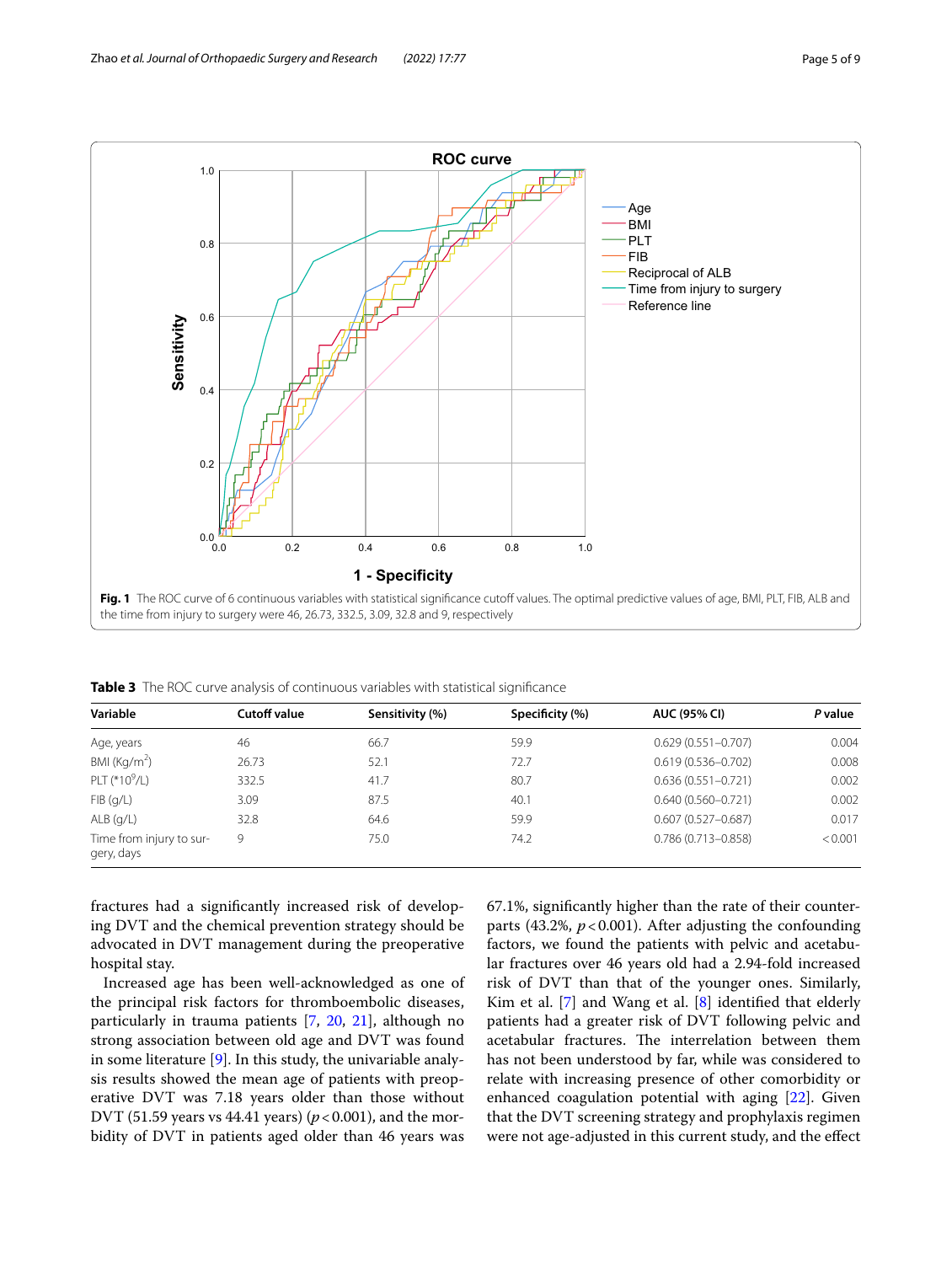| <b>Variables</b>                       | Number (%) of DVT $(n=82)$ | Number (%) of non-DVT ( $n = 525$ ) | P value    |
|----------------------------------------|----------------------------|-------------------------------------|------------|
| Gender (male)                          | 54 (65.9)                  | 288 (73.9)                          | 0.128      |
| Age $($ >46 years)                     | 55 (67.1)                  | 227 (43.2)                          | $< 0.001*$ |
| BMI ( $>$ 26.73 kg/m <sup>2</sup> )    | 42 (51.2)                  | 142 (27.0)                          | $0.001*$   |
| Diabetes mellitus                      | 9(11.0)                    | 89 (17.0)                           | 0.171      |
| Hypertension                           | 20(24.4)                   | 59 (11.2)                           | $0.001*$   |
| Chronic heart disease                  | 8(9.8)                     | 25(4.8)                             | 0.064      |
| Current smoking                        | 8(9.8)                     | 47(9.0)                             | 0.814      |
| Alcohol consumption                    | 8(9.8)                     | 47(9.0)                             | 0.814      |
| Time from injury to surgery (> 9 days) | 61(74.4)                   | 151 (28.8)                          | $< 0.001*$ |
| Injury mechanism (high-energy)         | 72 (87.8)                  | 478 (91.0)                          | 0.349      |
| Accompanied injury                     | 68 (82.9)                  | 132(25.1)                           | $< 0.001*$ |
| ASA classification (III-IV)            | 47 (57.3)                  | 141 (26.9)                          | $< 0.001*$ |
| ALB $(<$ 32.8 g/L)                     | 47 (57.3)                  | 211 (40.2)                          | $0.004*$   |
| $HDL-C$ (< 1.1 mmol/L)                 | 57 (69.5)                  | 339 (64.6)                          | 0.382      |
| LDL-C $(>3.37$ mmol/L)                 | 4(4.9)                     | 49 (9.3)                            | 0.184      |
| $VLDL (> 0.78$ mmol/L)                 | 14(17.1)                   | 85 (16.2)                           | 0.841      |
| RBC (< lower limit)                    | 71 (86.6)                  | 441 (84.0)                          | 0.549      |
| HGB (< lower limit)                    | 86 (82.9)                  | 425 (81.0)                          | 0.670      |
| PLT (> 332.5)                          | 30 (36.6)                  | 99 (18.9)                           | $< 0.001*$ |
| PT < 10 s                              | 1(1.2)                     | 6(1.1)                              | 0.952      |
| APTT < 28s                             | 23 (28.0)                  | 183 (34.9)                          | 0.226      |
| $FIB$ ( $>$ 3.095 g/L)                 | 68 (82.9)                  | 302 (57.5)                          | $< 0.001*$ |
| D-Dimer $(>0.5$ mg/L)                  | 71 (86.6)                  | 410 (78.1)                          | 0.078      |

<span id="page-5-0"></span>**Table 4** Univariate analyses of categorical variables with interest

ASA, the American Society of Anesthesiologists; RBC, red blood cell, reference range: female, 3.5-5.0\*10<sup>12</sup>/L; males, 4.0-5.5\*10<sup>12</sup>/L. *HGB* hemoglobin, reference range: females, 110–150 g/L; males, 120–160 g/L

\*Statistical signifcance

<span id="page-5-1"></span>**Table 5** Multivariate analysis of risk factors associated with preoperative DVT

| <b>Variables</b>                          | ΟR   | 95%CI              |             | P value |
|-------------------------------------------|------|--------------------|-------------|---------|
|                                           |      | <b>Lower limit</b> | Upper limit |         |
| BMI > 26.73 kg/m <sup>2</sup>             | 3.91 | 1.787              | 8.540       | 0.001   |
| $Age > 46$ years                          | 2.94 | 1.387              | 6.244       | 0.005   |
| $ALB < 32.8$ g/L                          | 2.71 | 1.261              | 5.830       | 0.011   |
| $FIB > 3.09$ g/L                          | 3.34 | 1.329              | 8.406       | 0.010   |
| Associated injury                         | 7.85 | 3.611              | 17.056      | < 0.001 |
| Time from injury to<br>surgery $> 9$ days | 5.39 | 2.475              | 11.735      | < 0.001 |

of old age on thrombosis was likely to be underestimated in some certain frail elderly patients. Therefore, DVTrelated screening and prophylaxis should be highlighted for elderly patients with pelvic ring and acetabular injury.

It has been widely recognized that orthopaedic patients with elevated BMI have a higher risk of perioperative complications than patients within the normal range [[23,](#page-8-3) [24](#page-8-4)]. However, the impact of elevated BMI on the

presence of DVT was not shown in some investigations, partially due to the small sample size as well as to numerous heterogeneities in research objects and study design and screening method [\[7](#page-7-6), [8](#page-7-17), [19](#page-8-5)]. Obesity in the current study was defined as a BMI value over  $26.73 \text{ kg/m}^2$ , which was determined according to the ROC analysis. It was found that obesity resulted in 3.91-time increased odds of developing DVT in this trauma group ( $p=0.001$ ). Similar fndings have been reported by Morris et al. [[25](#page-8-6)] who found a signifcantly increased obesity-related risk of complications including DVT after pelvic and acetabular trauma. In addition, Karunakar et al. [\[26](#page-8-7)] reported that patients with  $BMI \geq 30$  were 2.1-fold more likely to develop DVT than those with BMI<25 after acetabular fractures. The underlying mechanism was assumed to be related to imbalanced activation of coagulation and infammation cascades or the large body size that impacted venous return in obese patients [\[22](#page-8-2)]. We did not fnd the correlation between DVT and male sex and medical comorbidities (e.g., diabetes mellitus). It seemed that these factors for DVT were less infuential in trauma patients because the high baseline prevalence of DVT tends to overwhelm other efects. Further research on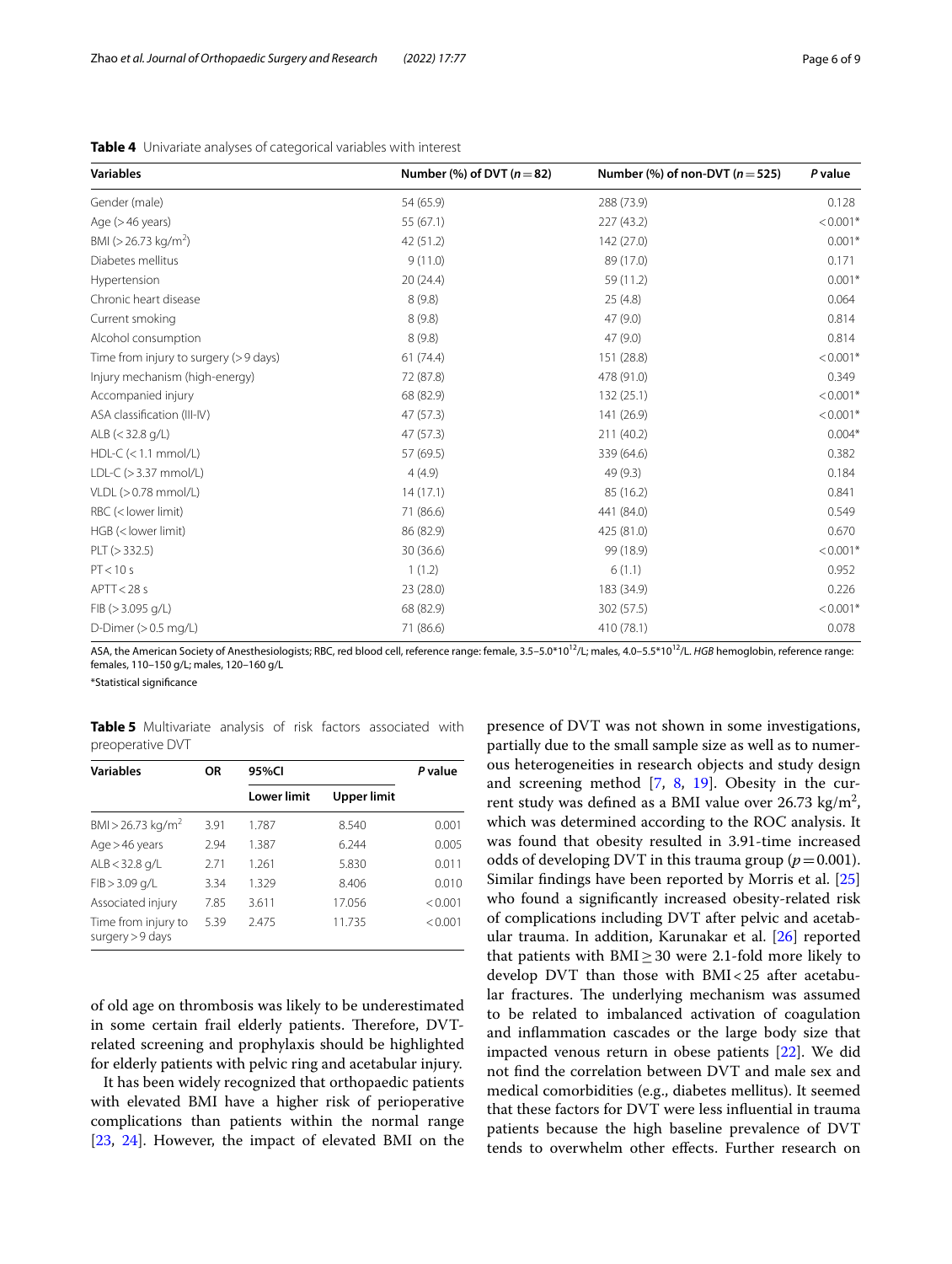their defnitive relationship should be conducted in the future. As an independent risk factor, obesity should be taken into account in predicting the risk of thromboembolic complications when individual risk assessment was conducted for patients following pelvic and acetabular fractures.

In the present study, the incidence of DVT in patients with concurrent injuries was signifcantly higher than those with isolated pelvic and/or acetabular fractures. The regression model indicated it played an independent role in the formation of a venous clot, although pelvic and acetabular fractures themselves have been generally believed to be at high risk of thromboembolic events. It appeared to be an accumulative efect of polytrauma on amplifying the risk. Our results suggested that patients with accompanied injury demonstrated a remarkably elevated risk of DVT compared to those without other injuries ( $OR = 7.85$ ,  $p < 0.001$ ), consistent with previously published findings  $[8, 27]$  $[8, 27]$  $[8, 27]$  $[8, 27]$ . This was somewhat contrasting with the fndings of a prospective study that the rising risk of DVT in patients with pelvic trauma did not correlate with other non-orthopaedic injuries  $[4]$  $[4]$ . This discrepancy might be due to that they did not perform serial venography after admission, to some asymptomatic DVT were unable to detect. We did not fnd evident relation between high-energy injury and the morbidity of DVT. However, we noticed a delay to surgery was intensely associated with elevated incidence of DVT in patients with pelvic and acetabular fractures. To be specifc, a 5.39-fold elevated risk of morbidity was encountered among patients who had an interval between injury to surgery > 9 days compared with their counterparts. This fnding was compatible with previously published studies. For example, Buerger et al. [\[28\]](#page-8-9) observed a continuously increased prevalence of DVT as immobilization prolonged after acetabular fracture. Wang et al. [[25\]](#page-8-6) revealed the incidence of DVT was signifcantly increased if the surgical intervention was performed more than 2 weeks after pelvic injury. Another study, however, found that diminished morbidity of DVT was observed in patients who received surgery within 2 days of presentation [\[29](#page-8-10)]. This inconsistency could be interpreted that the design of the study obscured the nature of the index procedure and the frst surgical intervention might not always be fracture fxation. Based on the consideration of DVT prevention, we favored the view that fxation for pelvic and acetabular fractures was recommended at the earliest opportunity for medically ready patients.

Fibrinogen is a relatively abundant plasma protein, which exerts multiple functions, in fibrin clot formation, platelet aggregation, and infammation as an acute phase reactant. Our ultimate result suggested that patients with FIB>3.09 g/L had a 3.34-fold increased risk of DVT.

This cutoff value of FIB showed an independent association with thromboembolisms after pelvic and acetabular fractures. It is worth noting that after using multivariate logistic regression analysis, the confounding variable PLT was ruled out, which clarifed the association between exposure (FBI) and outcome (DVT) in the certain population. Despite the numerous studies regarding FIB associations, the precise relationship between PLT count and FIB levels has yet to be fully investigated.

Hypoalbuminemia is adversely associated with complications and prognosis after major orthopaedic surgeries [\[30](#page-8-11), [31\]](#page-8-12). A recent study by Ma et al. [\[18](#page-7-16)] found that low albumin level was strongly linked with preoperative DVT in patients undergoing spinal fracture. It was approximately concordant with our fndings that patients with a serum albumin less than  $32.8 \text{ g/L}$  and fibrinogen more than 3.09 g/L had 2.71- and 3.34-time elevated risk of DVT following pelvic and acetabular fractures, respectively. Several investigators reported that hypoalbuminemia-induced low oncotic pressure might lead to a hypercoagulable state, which could be reversed by albumin infusion [[32\]](#page-8-13). It also has indicated that the increased fbrinogen levels could be induced by protein loss, which could, in turn, stimulate the synthesis of fbrinogen in the liver [[33\]](#page-8-14). Although the causal relationship between the two parameters was not elucidated in patients with major trauma, they both exhibited independent associations with the presence of DVT before the fxation of pelvic and acetabular fractures. Therefore, we proposed that for patients with hypoalbuminemia and/or hyperfbrinogenemia, the risk of DVT could be reduced by adjusting therapeutic strategies. Combined with or without other tests, the diagnostic value of plasma D-dimer for venous thrombosis was generally acknowledged in trauma patients. However, there was no signifcant relation between preoperative DVT and plasma D-dimer at admission. We were cautious in the interpretation of this outcome that early D-dimer level exhibited invalidity in predicting subsequent DVT because only the frst test result was included, thus leading to the absence of dynamic results.

We conducted a large investigation on the incidence and risk factors of preoperative DVT in patients undergoing pelvic and acetabular fractures. However, the current study has some limitations. Firstly, this is a single-center, retrospective, case–control study, which carries some inherent weaknesses. For example, the risk factors measured in our study represent associated instead of causal relationships, which should be interpreted with clinical practice. And, some variables that potentially infuence the statistical results might not be included in this study. Secondly, the main diagnostic method of DVT is color Doppler ultrasonography that may miss the venous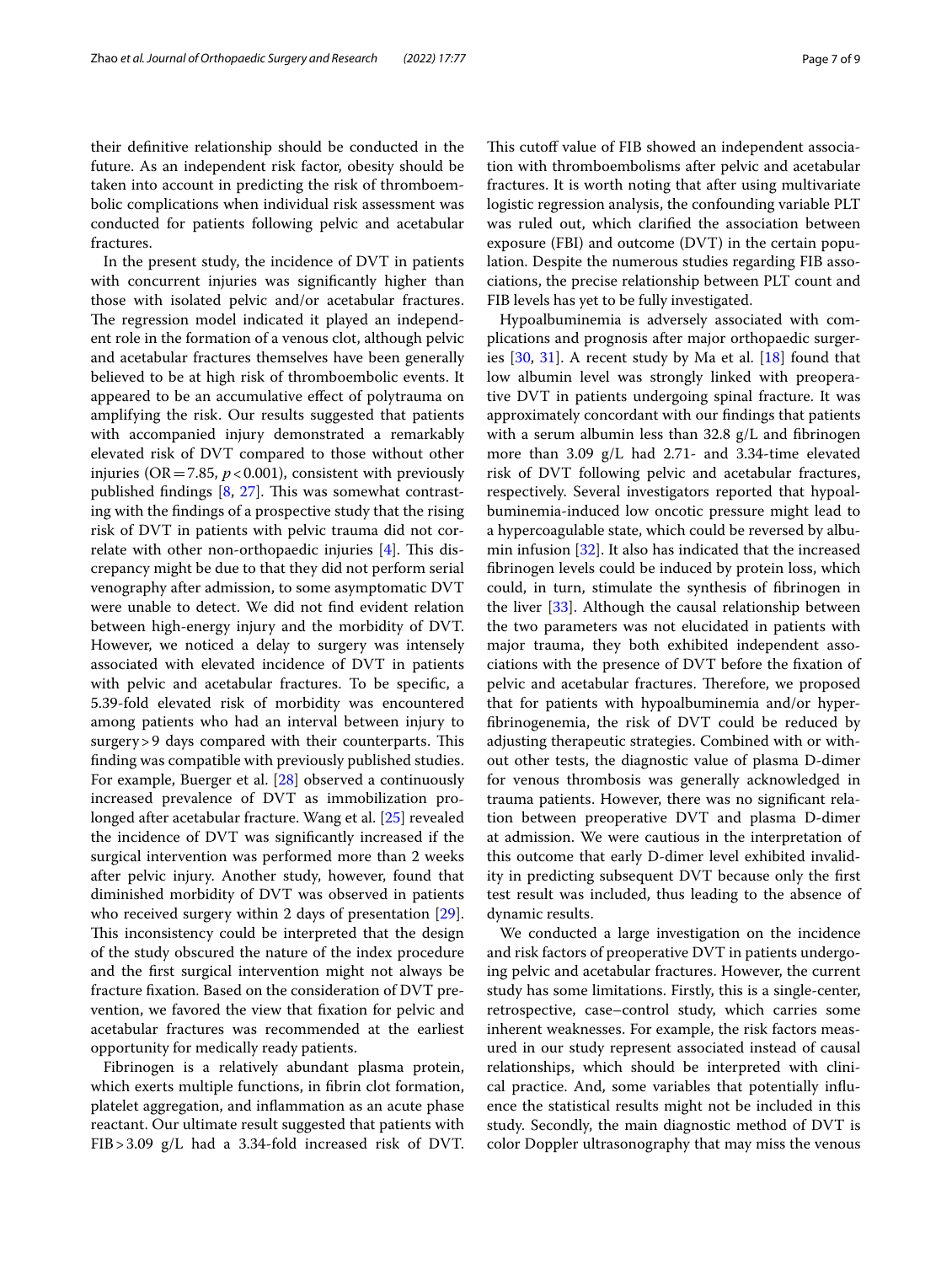thrombosis in the pelvis, compromising the efectiveness of the analysis results. Thirdly, to improve the internal validity, patients with certain medical conditions (e.g., injury associated with the fracture that required immediate surgical intervention) were excluded, so our fndings may be less applicable to patients with such features.

# **Conclusion**

In summary, the modern prophylactic regimen reduced the incidence of preoperative DVT in patients with pelvic and acetabular fractures to 13.5%, but orthopaedic surgeons' attention should still be paid to patients with age>46 years,  $BMI > 26.73$  kg/m<sup>2</sup>, time from injury to surgery > 9 days, associated injury, ALB < 32.8 g/L, and FIB>3.095 g/L. Better understanding these risk factors can help surgeons refne the risk stratifcation profle and perform early interdisciplinary management for patients at high risk of DVT.

#### **Abbreviations**

DVT: Deep venous thrombosis; ROC curve: Receiver operating characteristic curve; DUS: Duplex ultrasonography; BMI: Body mass index; ASA: American Society of Anesthesiologists; ALB: Albumin; HDL-C: High-density lipoprotein cholesterol; LDL-C: Low-density lipoprotein cholesterol; VLDL: Very-low-density lipoprotein; RBC: Red blood cell count; HGB: Hemoglobin level; PLT: Platelet level, PTprothrombin time; APTT: Activated partial thromboplastin time; FIB: Fibrinogen; OR: Odds ratio; CI: Confdence interval; SD: Standard deviation.

#### **Acknowledgements**

We acknowledge all the patients participating in this study and appreciate the support from Handan Central Hospital on this study.

#### **Author contributions**

WGZ conceived the idea and designed the study. JLZ, TTL, and ZWL collected the relevant data from medical records. WGZ prepared the tables and drafted the manuscript. LL and YZZ performed the statistical analyses. All the authors interpreted the data and contributed to preparation of the manuscript. WGZ and JLZ contributed equally to this manuscript. All authors read and approved the fnal manuscript.

# **Funding**

None.

# **Availability of data and materials**

All the data will be available upon motivated request to the corresponding author of the present paper.

#### **Declarations**

# **Ethics approval and consent to participate**

This study was approved by the ethics committee of the Handan Central Hospital. Informed consent was obtained from all the participants.

#### **Consent for publication**

Written informed consent was obtained from each patient to authorize the publication of their data.

#### **Competing interests**

The authors declare no competing interests.

#### **Author details**

<sup>1</sup> Department of Orthopaedic Surgery, Handan Central Hospital, Handan 056000, Hebei, People's Republic of China. <sup>2</sup> Hebei North University,

Zhangjiakou 075000, Hebei, People's Republic of China. <sup>3</sup>Chengde Medical University, Chengde 067000, Hebei, People's Republic of China. <sup>4</sup> Department of Orthopaedic Surgery, Third Hospital of Hebei Medical University, Shijiazhuang 050051, Hebei, People's Republic of China.

Received: 24 August 2021 Accepted: 25 January 2022 Published online: 05 February 2022

#### **References**

- <span id="page-7-0"></span>1. El-Daly I, Reidy J, Culpan P, Bates P. Thromboprophylaxis in patients with pelvic and acetabular fractures: a short review and recommendations. Injury. 2013;44:1710–20. [https://doi.org/10.1016/j.injury.2013.04.030.](https://doi.org/10.1016/j.injury.2013.04.030)
- <span id="page-7-1"></span>2. Veerappa LA, Tippannavar A, Goyal T, Purudappa PP. A systematic review of combined pelvic and acetabular injuries. J Clin Orthop Trauma. 2020;11:983–8. <https://doi.org/10.1016/j.jcot.2020.09.017>.
- <span id="page-7-2"></span>3. Geerts WH, Code KI, Jay RM, Chen E, Szalai JP. A prospective study of venous thromboembolism after major trauma. New Engl J Med. 1994;331:1601–6. <https://doi.org/10.1056/nejm199412153312401>.
- <span id="page-7-3"></span>4. Montgomery KD, Potter HG, Helfet DL. Magnetic resonance venography to evaluate the deep venous system of the pelvis in patients who have an acetabular fracture. J Bone Joint Surg. 1995;77:1639–49. [https://doi.](https://doi.org/10.2106/00004623-199511000-00002) [org/10.2106/00004623-199511000-00002](https://doi.org/10.2106/00004623-199511000-00002).
- <span id="page-7-4"></span>5. Afshari A, et al. European guidelines on perioperative venous thromboembolism prophylaxis: executive summary. Eur J Anaesthesiol. 2018;35(2):77–83. [https://doi.org/10.1097/EJA.0000000000000729.](https://doi.org/10.1097/EJA.0000000000000729)
- <span id="page-7-5"></span>6. Ostrowka C, Bonhomme S, Joufroy P, Riouallon G. Evaluation of venous thromboembolic complications in patients operated on for pelvic fracture. Orthop Traumatol Surg Res. 2018;104:917–21. [https://doi.org/10.](https://doi.org/10.1016/j.otsr.2018.04.017) [1016/j.otsr.2018.04.017.](https://doi.org/10.1016/j.otsr.2018.04.017)
- <span id="page-7-6"></span>7. Kim JW, et al. The incidence and the risk factors of venous thromboembolism in Korean patients with pelvic or acetabular fractures. J Orthop Sci. 2014;19:471–7.<https://doi.org/10.1007/s00776-014-0553-z>.
- <span id="page-7-17"></span>8. Wang P, et al. Incidence and risk factors of deep vein thrombosis in patients with pelvic and acetabular fractures. Clin Appl Thrombosis Hemostasis. 2019;25:1076029619845066. [https://doi.org/10.1177/10760](https://doi.org/10.1177/1076029619845066) [29619845066.](https://doi.org/10.1177/1076029619845066)
- <span id="page-7-7"></span>9. Sen RK, et al. Risk of postoperative venous thromboembolism in Indian patients sustaining pelvi-acetabular injury. Int Orthop. 2011;35:1057–63. [https://doi.org/10.1007/s00264-010-1093-6.](https://doi.org/10.1007/s00264-010-1093-6)
- <span id="page-7-8"></span>10. Dhillon KS, Askander A, Doraismay S. Postoperative deep-vein thrombosis in Asian patients is not a rarity: a prospective study of 88 patients with no prophylaxis. J Bone Joint Surg. 1996;78:427–30.
- <span id="page-7-9"></span>11. Wang CJ, et al. Deep vein thrombosis after total knee arthroplasty. J Formosan Med Assoc Taiwan yizhi. 2000;99:848–53.
- <span id="page-7-10"></span>12. Gupta RK, et al. Results of operative treatment of acetabular fractures from the third world—how local factors afect the outcome. Int Orthop. 2009;33:347–52.<https://doi.org/10.1007/s00264-007-0461-3>.
- <span id="page-7-11"></span>13. Liu X, Xu S, Zhang C, Su J, Yu B. Application of a shape-memory alloy internal fxator for treatment of acetabular fractures with a follow-up of two to nine years in China. Int Orthop. 2010;34:1033–40. [https://doi.org/](https://doi.org/10.1007/s00264-009-0867-1) [10.1007/s00264-009-0867-1.](https://doi.org/10.1007/s00264-009-0867-1)
- <span id="page-7-12"></span>14. Young JW, Burgess AR, Brumback RJ, Poka A. Pelvic fractures: value of plain radiography in early assessment and management. Radiology. 1986;160:445–51. [https://doi.org/10.1148/radiology.160.2.3726125.](https://doi.org/10.1148/radiology.160.2.3726125)
- <span id="page-7-13"></span>15. Judet R, Judet J, Letournel E. Fractures of the acetabulum: classifcation and surgical approaches for open reduction. Preliminary report. J Bone Joint Surg. 1964;46:1615–46.
- <span id="page-7-14"></span>16. Zhu Y, et al. Epidemiologic characteristics of traumatic fractures in elderly patients during the outbreak of coronavirus disease 2019 in China. Int Orthop. 2020;44:1565–70. <https://doi.org/10.1007/s00264-020-04575-0>.
- <span id="page-7-15"></span>17. Gornik HL, Sharma AM. Duplex ultrasound in the diagnosis of lowerextremity deep venous thrombosis. Circulation. 2014;129:917–21. [https://](https://doi.org/10.1161/circulationaha.113.002966) [doi.org/10.1161/circulationaha.113.002966](https://doi.org/10.1161/circulationaha.113.002966).
- <span id="page-7-16"></span>18. Ma J, et al. Incidence and risk factors predicting deep venous thrombosis of lower extremity following spinal fractures. Sci Rep. 2021;11:2441. [https://doi.org/10.1038/s41598-021-82147-x.](https://doi.org/10.1038/s41598-021-82147-x)